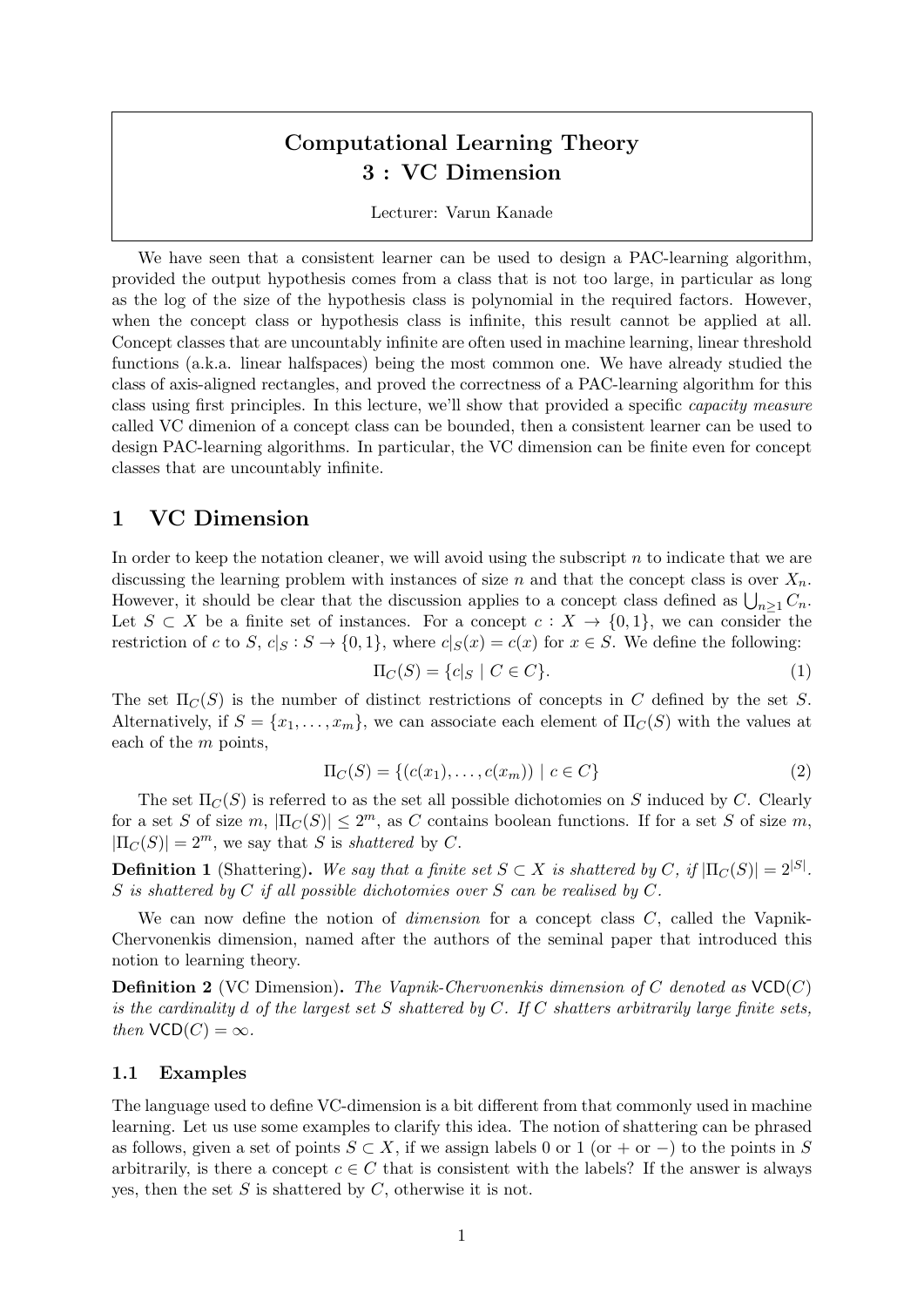

Figure 1: (a) All possible dichotomies on 2 points can be realised using intervals. (b) A dichotomy on three points that cannot be realised by intervals.



Figure 2: (a) A set of 4 points on which all dichotomies can be realised using rectangles. (b) A set of 4 points with a dichotomy that cannot be realised by rectangles. (c) Any set of 5 points always has a dichotomy that cannot be realised using rectangles.

#### Intervals in R

Let  $X = \mathbb{R}$  and let  $C = \{c_{a,b} \mid a,b \in \mathbb{R}, a < b\}$  be the concept class of intervals, where  $c_{a,b} : \mathbb{R} \to \{0,1\}$  is defined as  $c_{a,b}(x) = 1$  if  $x \in [a,b]$  and 0 otherwise. What is  $VCD(C)$ ? It is easy to see that any subset  $S \subset R$  of size 2 can be shattered by C, but not a set of size 3 as shown in Figure 1. Given a set of size three, if the middle point is labelled negative and the other two positive, there is no interval consistent with the labelling. Thus,  $VCD(C) = 2$ .

### Rectangles in  $\mathbb{R}^2$

Let  $X = \mathbb{R}^2$  and let C be the concept class of axis-aligned rectangles. Figure 2(a) shows a set of size 4 that can be shattered, Fig. 2(b) shows a set of size 4 that cannot be shattered, by providing an explicit labelling that cannot be achieved. However, the definition of VC dimension only requires the existence of a set of a certain size that is shattered. It is possible to show that no set of size 5 can be shattered. The reason being that there must be one of the five points that is not the extreme left, right, bottom or top point. If this point is labelled as negative and all the extreme points are labelled as positive, then there is no rectangle that can achieve this dichotomy.

#### Linear Threshold Functions or Linear Halfspaces

The concept class of linear threshold functions is widely used in machine learning applications. Let us show that the class of linear threshold functions in  $\mathbb{R}^2$  has VC-dimension 3. Fig. 3(a) shows a set of size 3 that can be shattered by linear threshold functions; Fig. 3(b) shows a set of size 3 that cannot be shattered by linear threshold functions. No set of size 4 can be shattered by linear threshold functions. There are two possibilities, either the convex hull has four vertices in which case if the opposite ends of the quadrilateral are given the same labels, but adjacent vertices are given opposite ones, then no linear threshold function can achieve this labelling (Fig. 3 (c)). If on the other hand the convex hull only contains three vertices, if the vertices of the convex hull are labelled positive and the point in the interior is labelled negative, this labelling is not consistent with any linear threshold function (see Fig. 3 (d)). The degenerate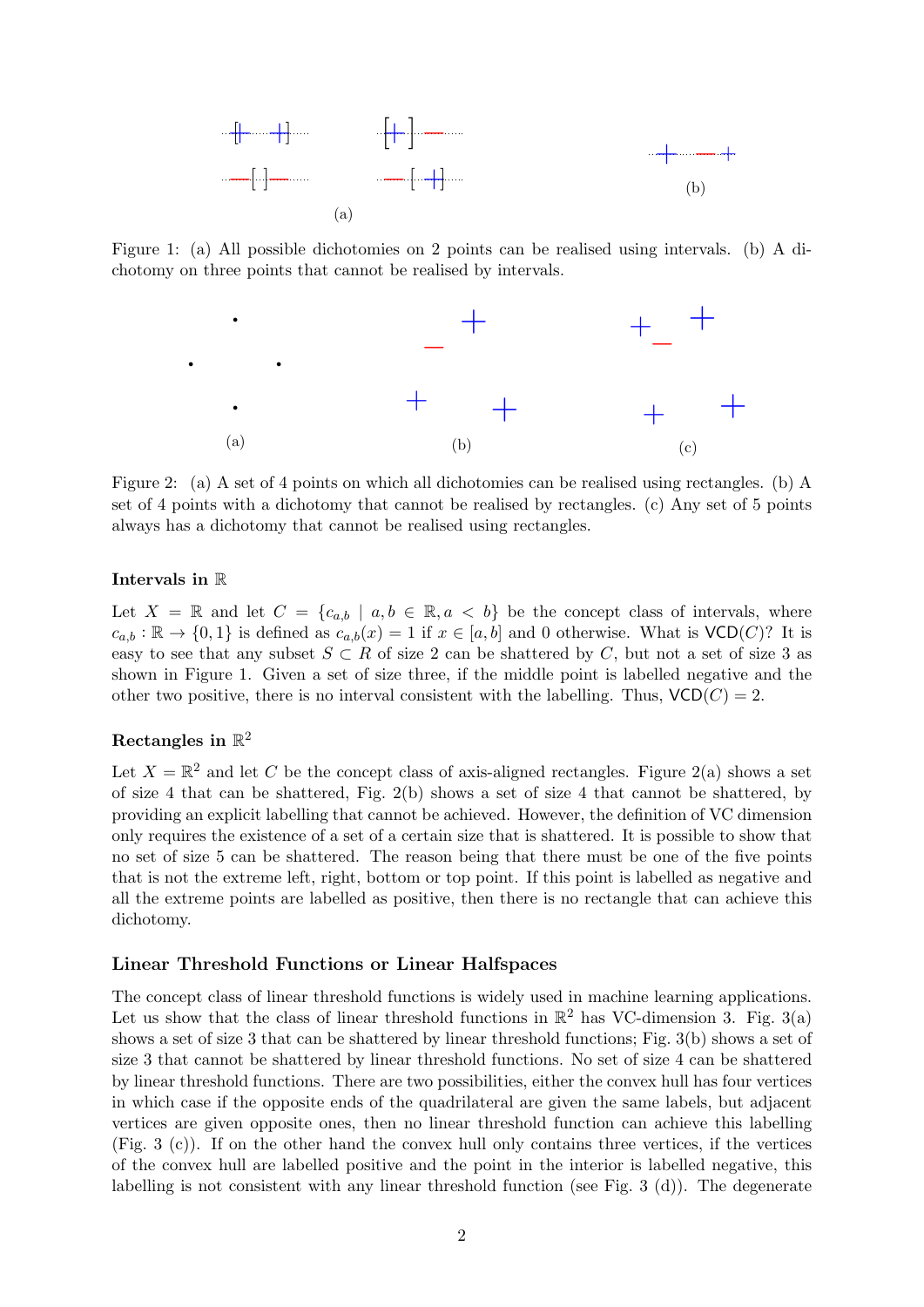

Figure 3: (a) A set of 3 points shattered by linear threshold functions. (b) A dichotomy on a set of 3 points that cannot be realised by linear threshold functions. (c) & (d) No set of 4 points can be shattered by linear threshold functions.

case when all four points lie on a line can be treated easily  $(e.g.,$  as in the case of Fig. 3(b)). **Exercise:** Show that the VC dimension of linear threshold functions in n dimensions is  $n + 1$ .

### 2 Growth Function

Let  $C$  be a concept class, we define the growth function, as follows:

Definition 3 (Growth Function). For any natural number m, define,

$$
\Pi_C(m) = \max\{|\Pi_C(S)| \mid |S| = m\}
$$

The function  $\Pi_C(m)$  indicates the growth of the number of realised dichotomies as the size of the finite set increases. Clearly, for  $m \leq d$ , where  $d = \mathsf{VCD}(C)$ , we have  $\Pi_C(m) = 2^m$ . The question of interest is what happens when  $m \geq d$ ? We show the remarkable result that in fact  $\Pi_C(m)$  is bounded by a degree d polynomial in m.

**Definition 4.** Define the function  $\Phi_d(m)$  as follows:  $\Phi_d(0) = 1$  for all  $d \in \mathbb{N}$ ,  $\Phi_0(m) = 1$  for all  $m \in \mathbb{N}$ , and for  $d > 0, m > 0$ ,

$$
\Phi_d(m) = \Phi_d(m-1) + \Phi_{d-1}(m-1)
$$

**Lemma 1.** Let C be a concept class with  $VCD(C) = d$ , then  $\Pi_C(m) \leq \Phi_d(m)$ .

*Proof.* We will prove this by induction simultaneously on d and m. We first check the base cases. If  $d = 0$ , then no finite set can be shattered, so C only contains one concept. Thus, for all m,  $\Pi_C(m) = 1$ . If  $m = 0$ , then clearly  $\Pi_C(0) \leq \Phi_d(0)$ . Now, suppose that the result holds for all  $d' \leq d$  and  $m' \leq m$ , when at least one of the inequalities is strict.

Let S be any set of size m. Let x be a distinguished point of S. Then,

$$
|\Pi_C(S \setminus \{x\})| \le \Pi_C(m-1) \le \Phi_d(m-1)
$$
\n(3)

Let us look at the difference between  $\Pi_C(S)$  and  $\Pi_C(S \setminus \{x\})$ . Consider the set,

$$
C' = \{c \in \Pi_C(S) \mid c(x) = 0 \land \exists \widetilde{c} \in \Pi_C(S), \widetilde{c}(x) = 1, \forall z \in S \setminus \{x\}, c(z) = \widetilde{c}(z)\}
$$

In words, we look at a dichotomy in  $\Pi_C(S \setminus \{x\})$  and see whether this can be extended in two distinct ways in  $\Pi_C(S)$ , *i.e.*, whether we can keep the assignment on points in  $S \setminus \{x\}$  and then still have a choice to label x as either 1 or 0. Then, we have

$$
|\Pi_C(S)| = |\Pi_C(S \setminus \{x\})| + |\Pi_{C'}(S \setminus \{x\})| \tag{4}
$$

The first term accounts for all the dichotomies on  $S \setminus \{x\}$ , and the second one accounts for the dichotomies on  $S \setminus \{x\}$  that can be extended to two distinct dichotomies on S.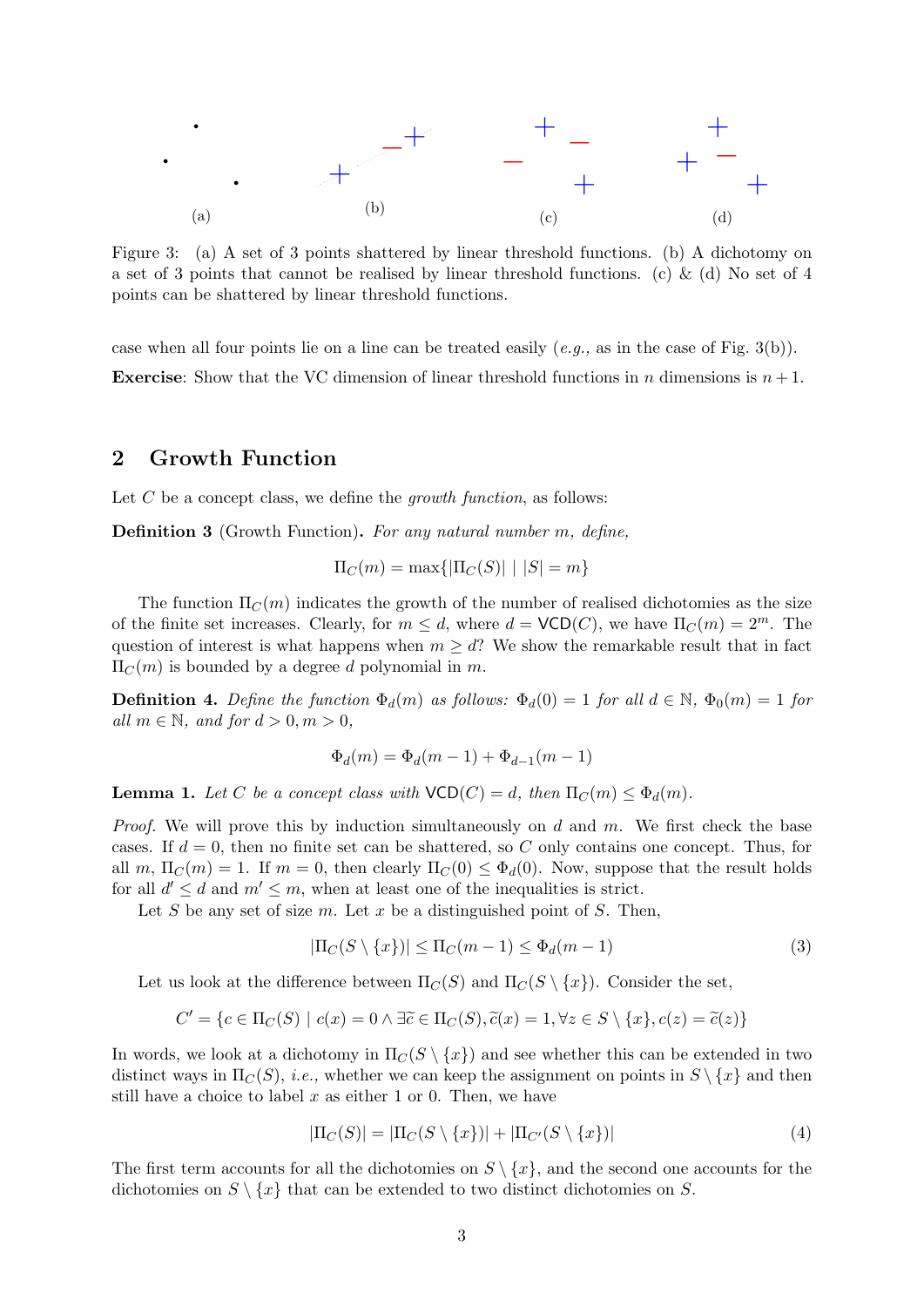If we show that  $VCD(C') \leq d-1$ , we would be done by induction. Let  $S' \subseteq S \setminus \{x\}$  be shattered by C'. (Note that x cannot be included in any set shattered by C' since  $c'(x) = 0$ for all  $c' \in C'$ .) Then, by definition  $S' \cup \{x\}$  is shattered by C, so it must be the case that  $|S'| \leq d-1$ . This completes the proof.  $\Box$ 

Let us now give a bound on  $\Phi_d(m)$  and show that it is bounded by a polynomial of degree  $d$  in  $m$ .

Lemma 2. For all  $m, d$ ,

$$
\Phi_d(m)=\sum_{i=0}^d\binom{m}{i}
$$

*Proof.* By induction on  $d$  and  $m$ . The base cases can easily checked to be true. Suppose this holds for all  $d' \leq d$  and  $m' \leq m$  as long as at least one inequality is strict.

Then, by definition,

$$
\Phi_d(m) = \Phi_d(m-1) + \Phi_{d-1}(m-1)
$$
\n
$$
= \sum_{i=0}^d {m-1 \choose i} + \sum_{i=0}^{d-1} {m-1 \choose i}
$$
\n
$$
= {m-1 \choose 0} + \sum_{i=1}^d {m-1 \choose i} + {m-1 \choose i-1}
$$
\n
$$
= {m \choose 0} + \sum_{i=1}^d {m \choose i}
$$

Finally, we can use elementary inequalities to give a bound on  $\Phi_d(m)$ .

Lemma 3. For  $m \geq d$ ,

$$
\Phi_d(m) \le \left(\frac{em}{d}\right)^d
$$

Proof.

$$
\Phi_d(m) = \sum_{i=0}^d \binom{m}{i}
$$
\n
$$
= \left(\frac{m}{d}\right)^d \cdot \left(\sum_{i=0}^d \binom{m}{i} \left(\frac{d}{m}\right)^d\right)
$$
\n
$$
\leq \left(\frac{m}{d}\right)^d \cdot \left(\sum_{i=0}^d \binom{m}{i} \left(\frac{d}{m}\right)^i\right)
$$
\n
$$
\leq \left(\frac{m}{d}\right)^d \cdot \left(\sum_{i=0}^m \binom{m}{i} \left(\frac{d}{m}\right)^i\right)
$$
\n
$$
= \left(\frac{m}{d}\right)^d \cdot \left(1 + \frac{d}{m}\right)^m \leq \left(\frac{m}{d}\right)^d \cdot e^d
$$

 $\Box$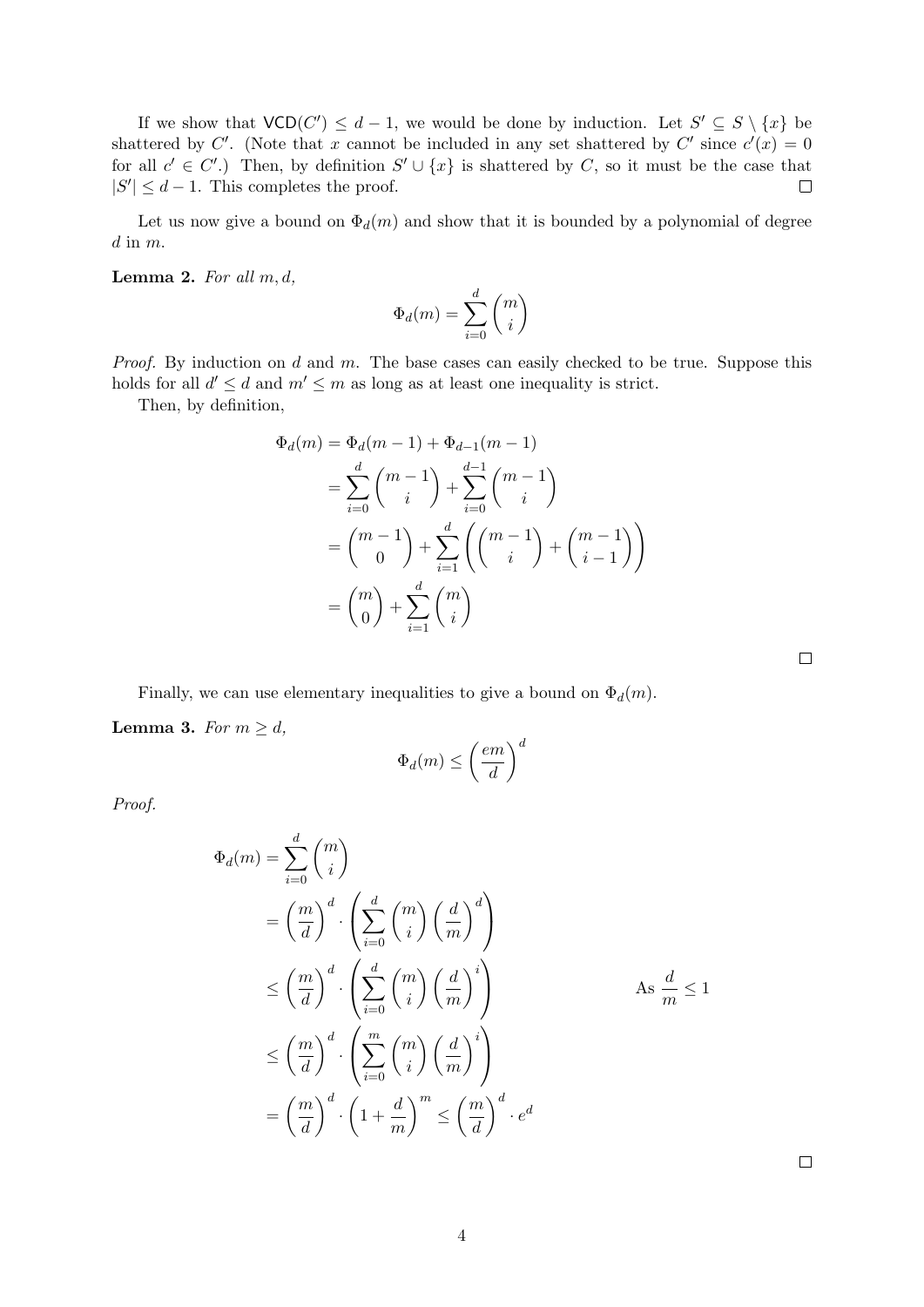# 3 Sample Complexity Upper Bound

In this section, we'll prove that the VC dimension plays a role analogous to  $\log |H_n|$  in the case of finite hypothesis classes. Provided the learning algorithm outputs a consistent learner from come class  $H$  which has bounded VC dimension, say  $d$ , and the sample size is modestly large as a function of the d,  $1/\epsilon$  and  $1/\delta$ , then this yields a PAC-learning algorithm.

Theorem 5. Let C be a concept class with VC-dimension d. Let L be a consistent learner for C that outputs a hypothesis  $h \in C$ . Then L is a PAC-learning algorithm for C provided it is given as input a random sample of size m drawn from  $EX(c, D)$  and the following bound on m holds

$$
m \ge \kappa_0 \left( \frac{1}{\epsilon} \log \frac{1}{\delta} + \frac{d}{\epsilon} \log \frac{1}{\epsilon} \right)
$$

for some universal constant  $\kappa_0$ .

*Proof.* Let c and c' be two concepts in C. Denote by  $c' \oplus c$  the concept defined as follows:

$$
(c' \oplus c)(x) = \begin{cases} 1 & \text{if } c'(x) \neq c(x) \\ 0 & \text{if } c'(x) = c(x) \end{cases}
$$

Note that if D is the target distribution and c is the target concept, then  $err(c') = \mathbb{P}_{x \sim D} [(c \oplus c')(x) = 1].$ 

Let  $\Delta_c(C) = \{c' \oplus c \mid c' \in C\}$ . The first thing to show is that  $VCD(\Delta_c(C)) = VCD(C)$  (left as an exercise to the reader). Furthermore, we define the class,

$$
\Delta_{c,\epsilon}(C) = \{ \tilde{c} \in \Delta_c(C) \mid \mathbb{P}_{x \sim D} \left[ \tilde{c}(x) = 1 \right] \ge \epsilon \}
$$

Thus, any  $c' \in C$  such that  $c' \oplus c \in \Delta_{c,\epsilon}(C)$  is potentially problematic as  $\text{err}(c') \geq \epsilon$ .

We say that a set S is an  $\epsilon$ -net for  $\Delta_c(C)$  if for every  $\widetilde{c} \in \Delta_{c,\epsilon}(C)$ , there exists  $x \in S$ , such that  $\tilde{c}(x) = 1$ . Thus, our main goal is to bound the probability that a set S of size m drawn from  $\mathsf{EX}(c, D)$  fails to be an  $\epsilon$ -net for  $\Delta_c(C)$ . If S is an  $\epsilon$ -net, then any  $c' \in C$  that is consistent with S is not in  $\Delta_{c,\epsilon}(C)$  and hence satisfies,  $\text{err}(c') \leq \epsilon$ .

We will draw a sample S in two phases. First draw a sample  $S_1$  of size m from  $\mathsf{EX}(c, D)$ . Let A be the event that  $S_1$  is not an  $\epsilon$ -net for  $\Delta_c(C)$ . Now, suppose the event A occurs, then there exists  $\tilde{c} \in \Delta_{c,\epsilon}(C)$  such that  $\tilde{c}(x) = 0$  for all  $x \in S_1$ . Fix such a  $\tilde{c}$  and draw a second sample  $S_2$  of size m. Now, let us obtain a *lower* bound on the number of elements x in  $S_2$  that satisfy  $\tilde{c}(x) = 1$ . Let  $X_i$  denote the random variable that takes value 1 if the *i*<sup>th</sup> element of  $S_2$ <br>satisfies  $\tilde{c}(x) = 1$  and  $X_i$  takes value 0 otherwise. Thus, if  $X = \sum_{i=1}^{m} X_i$  then  $X_i$  is the (random satisfies  $\tilde{c}(x) = 1$  and  $X_i$  takes value 0 otherwise. Thus, if  $X = \sum_{i=1}^{m} X_i$ , then X is the (random<br>wright) unpher of such points in  $S_i$ . Note that  $\mathbb{F}[X] > \epsilon m$  so by using a Charact bound variable) number of such points in  $S_2$ . Note that,  $\mathbb{E}[X] \geq \epsilon m$ , so by using a Chernoff bound (see Appendix B),

$$
\mathbb{P}\left[X < \epsilon m/2\right] \le \mathbb{P}\left[\left|X - \mathbb{E}\left[X\right]\right| > \frac{\mathbb{E}\left[X\right]}{2}\right] \le 2\exp\left(-\frac{\epsilon m}{12}\right)
$$

Provided  $\epsilon m \geq 24$  (which our final bound will ensure), the probability that at least  $\epsilon m/2$  points in  $S_2$  satisfy  $\tilde{c} = 1$  is at least  $1/2$ .

Now consider the event B defined as follows: A sample  $S = S_1 \cup S_2$  of size 2m with  $|S_1| = |S_2| = m$  is drawn from  $\mathsf{EX}(c, D)$ , there exists a  $\widetilde{c} \in \Pi_{\Delta_{c,\epsilon}(C)}(S)$ , such that  $|\{x \in C \mid \widetilde{c}(C) \geq 1\}$  $S \mid \tilde{c}(x) = 1 \}| \geq \epsilon m/2$  and  $\tilde{c}(x) = 0$  for all  $x \in S_1$ . Note that  $\mathbb{P}[B] \geq \frac{1}{2}$  $\frac{1}{2}\mathbb{P}[A]$ , since if  $S_1$ fails to be an  $\epsilon$ -net for  $\Delta_c(C)$ , then the probability of there being a  $\tilde{c} \in \Delta_{c,\epsilon}(C)$  such that  $|\{x \in S_2 \mid \tilde{c}(x) = 1\}| \ge \epsilon m/2$  is at least  $1/2$ . Thus,  $\mathbb{P}[A] \le 2\mathbb{P}[B]$ .

We will bound  $\mathbb{P}[B]$ , which is a purely combinatorial problem. The question is the following: We are given 2m balls out of which  $r \geq \epsilon m/2$  are red and the remaining are black. If we divided them into two sets of size  $m$  each, without seeing the colours, what is the probability that the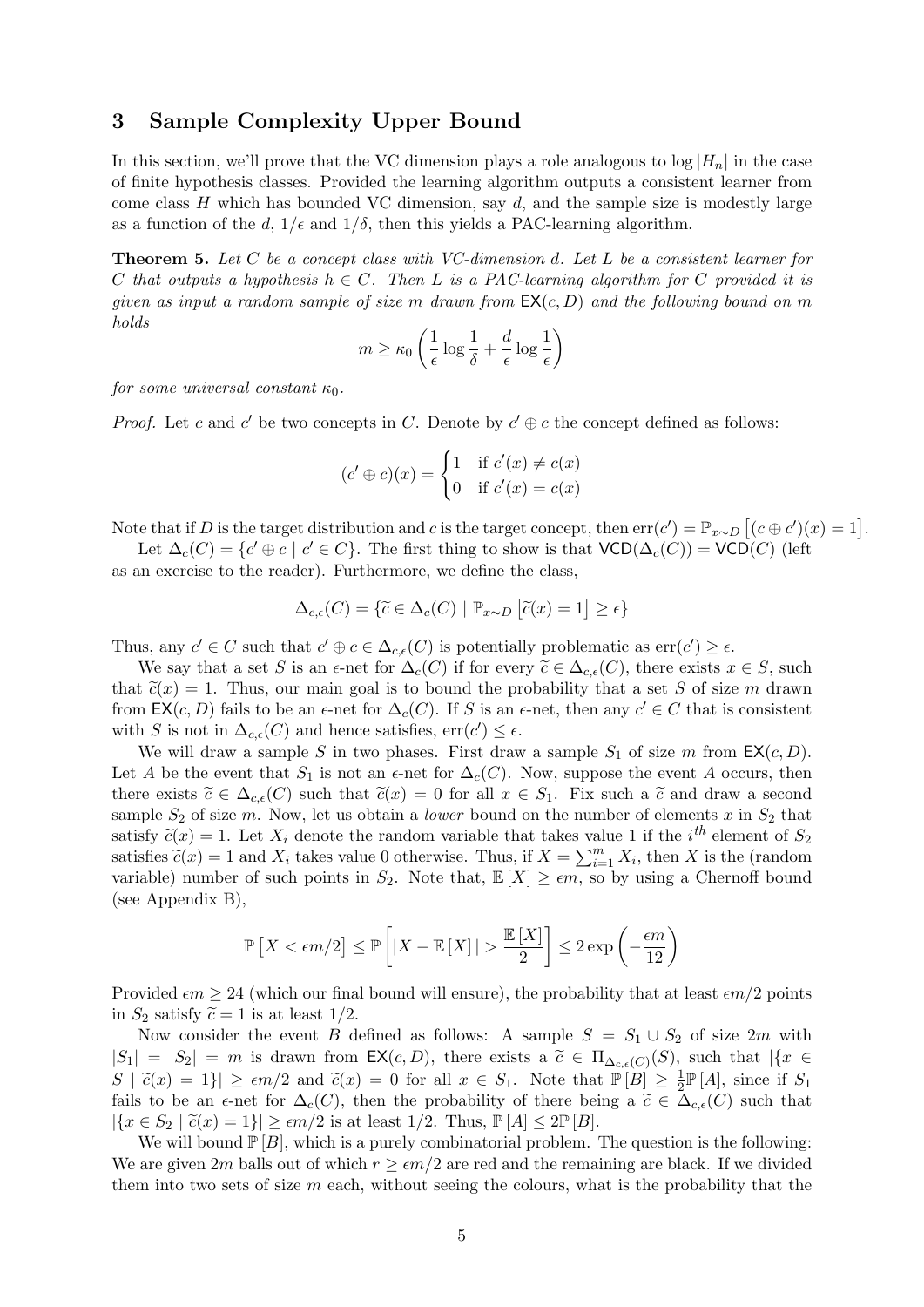first set has no red balls and the second set has all of them? This probability is simply given by  $\binom{m}{r} / \binom{2m}{r}$  $\binom{m}{r}$ . We can bound this as follows:

$$
\frac{\binom{m}{r}}{\binom{2m}{r}} = \prod_{i=0}^{r-1} \frac{m-i}{2m-i} \le \frac{1}{2^r}
$$

Thus, we have

$$
\mathbb{P}[A] \leq 2 \cdot \mathbb{P}[B] \leq 2 \cdot \left| \Pi_{\Delta_{c,\epsilon}(C)}(S) \right| 2^{-\frac{\epsilon m}{2}} \qquad \text{By the union bound over all } \widetilde{c} \in \Pi_{\Delta_{c,\epsilon}(C)}(S).
$$
  

$$
\leq 2 \cdot \left| \Pi_{\Delta_c(C)}(S) \right| 2^{-\frac{\epsilon m}{2}} \leq 2 \cdot \left( \frac{2e m}{d} \right)^d 2^{-\frac{\epsilon m}{2}}
$$

Thus, there exists a universal constant,  $\kappa_0$ , such that provided m is larger than the bound given in the statement of the theorem,  $\mathbb{P}[A] \leq \delta$ . This completes the proof.  $\Box$ 

In our final definition of PAC learning, we allowed the output hypothesis to be from a different (and typically larger) class. Theorem 5 still applies, but d needs to be the VC-dimension of the hypothesis class H. Provided  $C \subseteq H$ , it holds that  $VCD(C) \leq VCD(H)$ . This shows that using a hypothesis class that is larger comes at a cost of increased sample complexity; however, as we've seen it may allow us to solve problems that may otherwise be computationally intractable.

### 4 Sample Complexity Lower Bounds

The notion of VC dimension also allows us to show sample complexity lower bounds. These lower bounds apply no matter what algorithm we use and hold even for algorithms using unbounded computation. These lower bounds are purely information-theoretic in nature.

**Theorem 6.** Let C be a concept class with  $VCD(C) = d$ , with  $d \geq 25$ .<sup>1</sup> Then any PAC-learning algorithm for C requires at least  $\frac{d-1}{32\epsilon}$  examples.

Proof. (Note: We will be a little hand-wavy and only convey the essential ideas of the proof. For a fully formal proof, please refer to the book by Mohri et al. (2012).)

Let S be a set of size d that is shattered by C. Suppose  $S = \{x_1, x_2, \ldots, x_d\}$ . Let D be a distribution defined as follows:  $D(x_1) = 1 - 8\epsilon$ , and  $D(x_j) = 8\epsilon/(d-1)$  for  $j = 2, \ldots, d$ . Suppose the learning algorithm receives  $m = (d-1)/(32\epsilon)$  examples drawn according to D. We claim that in fact it receives very few examples from the set  $\{x_2, \ldots, x_d\}$ . Let  $Z_i$  be the random variable that is 1 if the  $i<sup>th</sup>$  example drawn from D is in the set  $S \setminus \{x_1\}$  and 0 otherwise. Then  $Z_i = 1$  with probability 8 $\epsilon$  and 0 with probability  $1 - 8\epsilon$ . Let  $Z = \sum_{i=1}^{m} Z_i$  be the number of examples seen from the set  $S \setminus \{x_1\}$  (possibly with repetitions). Then  $\mathbb{E}[Z] = \frac{d-1}{4}$  and using a Chernoff bound,

$$
\mathbb{P}\left[Z \geq \frac{d-1}{2}\right] \leq \mathbb{P}\left[|Z - \mathbb{E}\left[Z\right]| \geq \mathbb{E}\left[Z\right]\right] \leq 2\exp\left(-\frac{d-1}{12}\right)
$$

We can simulate the example oracle by drawing examples from  $D$  and assigning a random label (out of 0 or 1) to any newly seen example. For examples, that were seen previously, we retain the label initially given to them. Since  $S$  is shattered by  $C$ , this labelling is consistent with some  $c \in C$ . Thus, any hypothesis output by the algorithm errs with probability at least  $1/2$  on any example that it has not seen. Thus, with probability at least  $2 \exp\left(-\frac{d-1}{12}\right) \geq 1/2$  (provided  $d \geq 25$ , the error of any hypothesis output by the algorithm is at least  $2\epsilon$ , as it has not seen at least half the examples from the set  $\{x_2, \ldots, x_d\}$  which has a total probability mass of  $8\epsilon$ (equally distributed).  $\Box$ 

<sup>&</sup>lt;sup>1</sup>The condition  $d > 25$  is not really necessary, with a slightly improved argument this can be shown for any  $d \geq 2$ .